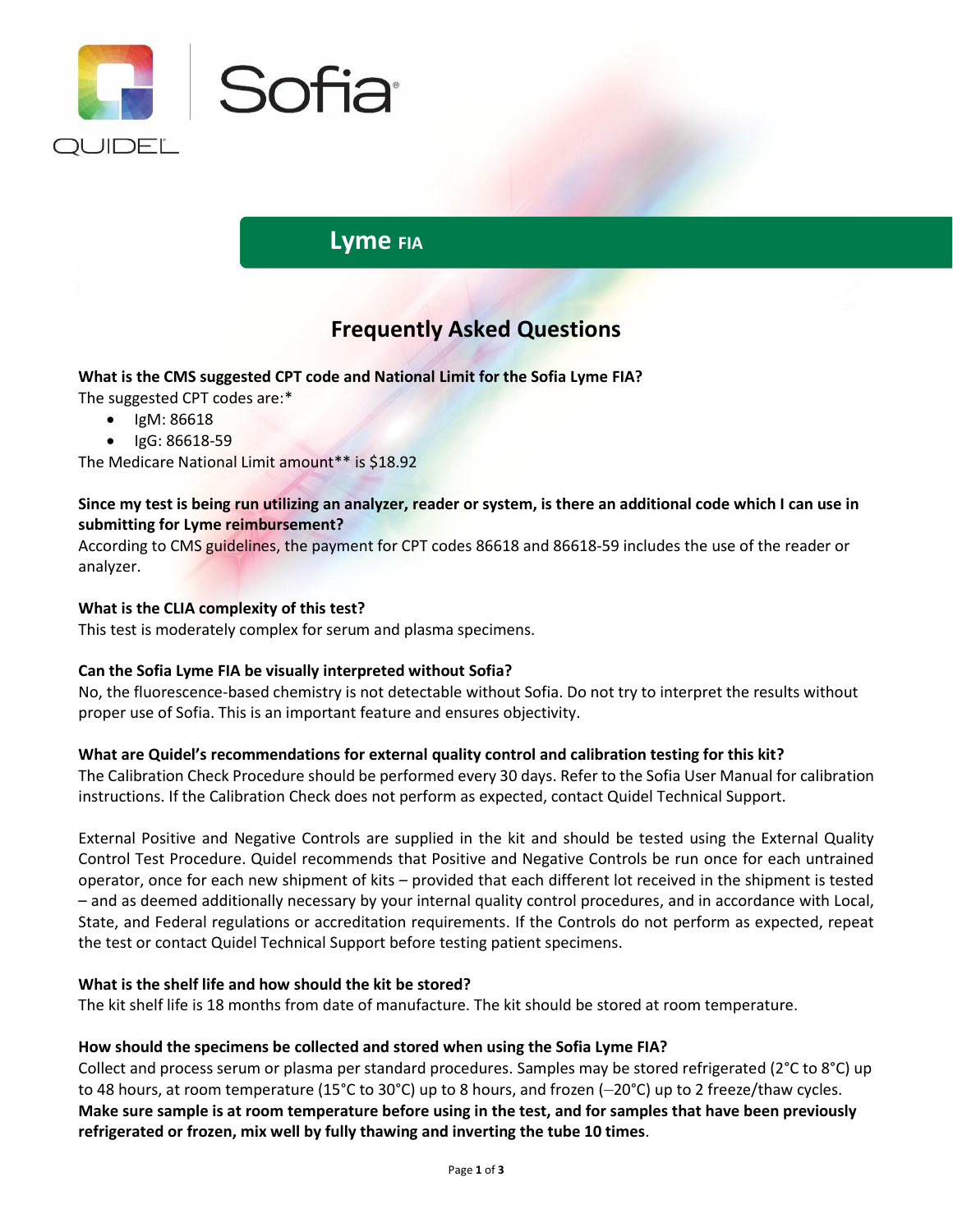### **Which blood collection tubes are compatible with the Sofia Lyme FIA?**

Performance of the Sofia Lyme FIA has been established with the following tubes:

- Serum Separator Tube (RED)
- Serum Separator Tube (TIGER)
- Lithium Heparin
- Sodium Heparin

**Note**: EDTA is NOT compatible with the Sofia Lyme FIA.

#### **How should a sample be added to the Test Cassette?**

Use a calibrated micropipette to dispense 100  $\mu$ L of diluted sample to the round Test Cassette sample well.

#### **Can Lyme disease be contracted from contact with the controls?**

No. All controls contain non-infectious material.

### **What Proficiency Testing Programs are available for testing with the Sofia Lyme FIA?**

- AAB Lyme Disease (2009433)
- AAFP Lyme Serology (654)
- API Lyme Disease (418)
- CAP Tick Transmitted Diseases (TTD)
- WSLH Lyme Disease Serology (PT04200)

### **How accurate is the Sofia Lyme FIA?**

Performance characteristics are listed as follows:

|                                                 |    |     |              | Sofia IgM<br>Predicate IgM |            |                |       |                |                    |            |
|-------------------------------------------------|----|-----|--------------|----------------------------|------------|----------------|-------|----------------|--------------------|------------|
| Category                                        | n  | Pos | <b>Neg</b>   | % Sens                     | 95% CI     | Pos            | Equiv | <b>Neg</b>     | %Sens <sup>1</sup> | 95% CI     |
| Acute, < 1 month,<br>with EM                    | 64 | 39  | 25           | 60.9%                      | 48.7-72.0% | 28             | 8     | 28             | 56.3%              | 44.1-67.7% |
| Acute, 1-2 months,<br>with EM                   | 4  | 3   | $\mathbf{1}$ | 75.0%                      | 28.9-96.6% | $\overline{2}$ | 0     | 2              | 50.0%              | 15.0-85.0% |
| Convalescent, 3-12<br>months, with EM           | 15 | 11  | 4            | 73.3%                      | 47.6-89.5% | 6              | 2     | 7              | 53.3%              | 30.1-75.2% |
| Late Lyme (>1 yr),<br><b>Neuro or Arthritic</b> | 12 | 8   | 4            | 66.7%                      | 38.8-86.5% | 7              | 3     | $\overline{2}$ | 83.3%              | 54.0-96.5% |
| <b>All Categories</b>                           | 95 | 61  | 34           | 64.2%                      | 54.2-73.1% | 43             | 13    | 39             | 58.9%              | 48.9-68.3% |

### **Lyme IgM Results for Sofia Compared to Predicate Assay**

 $10$ f the 13 samples that were "equivocal" by the predicate, 12 of 13 were negative by FDA approved western blot.

#### **Lyme IgG Results for Sofia Compared to Predicate Assay**

|                                                 |    | Sofia IgG  |            |        |                    | Predicate IgG |            |        |            |
|-------------------------------------------------|----|------------|------------|--------|--------------------|---------------|------------|--------|------------|
| Category                                        | n  | <b>Pos</b> | <b>Neg</b> | % Sens | 95%CI              | Pos           | <b>Neg</b> | % Sens | 95%CI      |
| Acute, < 1 month,<br>with EM                    | 64 | 50         | 14         | 78.1%  | 66.5-86.6%         | 28            | 36         | 43.8%  | 32.3-55.9% |
| Acute, 1-2 months,<br>with EM                   | 4  | 4          | $\Omega$   | 100.0% | $54.3 -$<br>100.0% | 3             | 1          | 75.0%  | 28.9-96.6% |
| Convalescent, 3-12<br>months, with EM           | 15 | 10         | 5          | 66.7%  | 41.5-85.0%         | 6             | 9          | 40.0%  | 19.8-64.3% |
| Late Lyme (>1 yr),<br><b>Neuro or Arthritic</b> | 12 | 12         | $\Omega$   | 100.0% | 78.4-<br>100.0%    | 10            | 2          | 83.3%  | 54.0-96.5% |
| <b>All Categories</b>                           | 95 | 76         | 19         | 80.0%  | 70.8-86.9%         | 47            | 48         | 49.5%  | 39.6-59.4% |